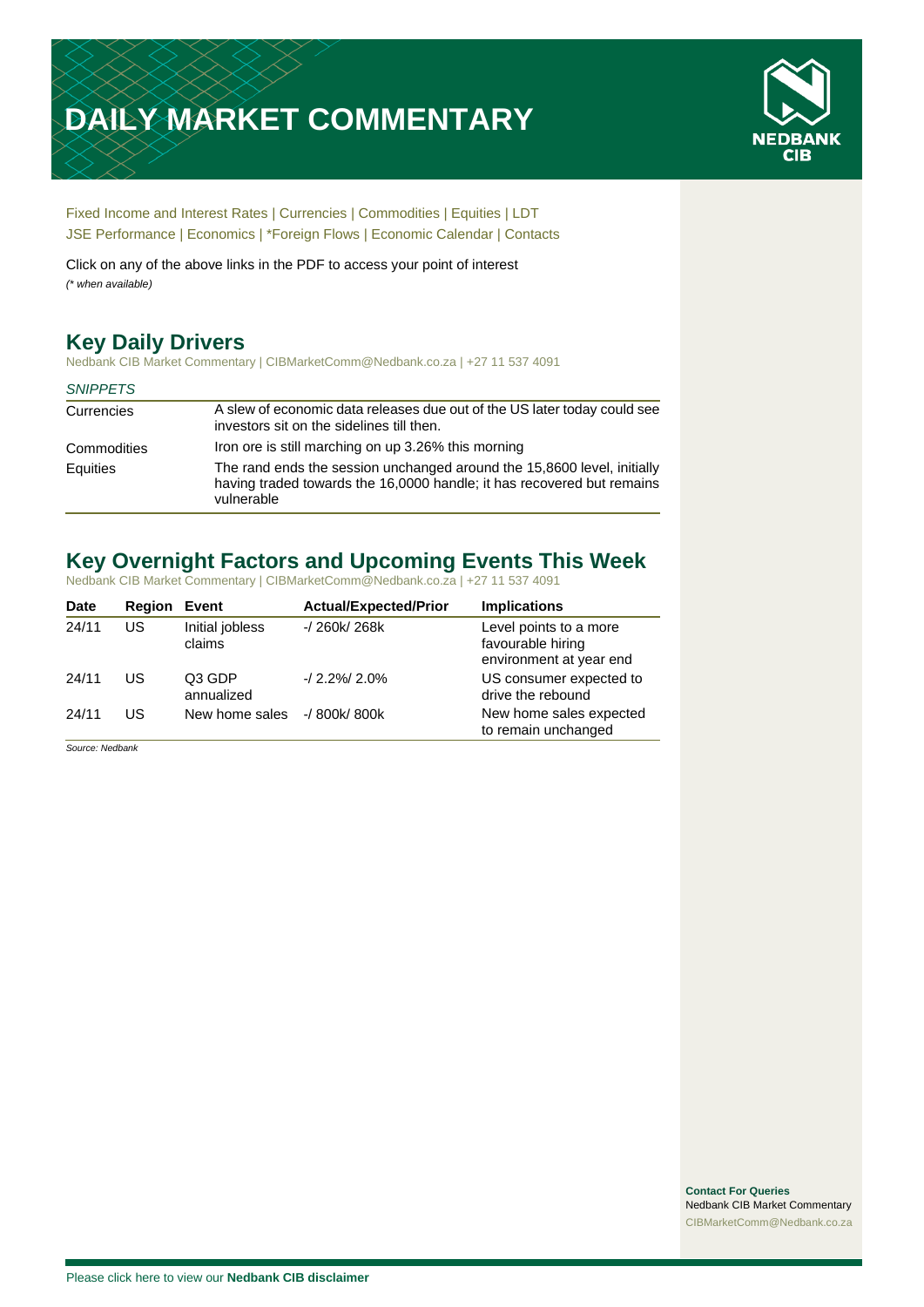## <span id="page-1-0"></span>**Fixed Income and Interest Rates**

Bond flow sales |+2711 535 4021 | Corporate Money Markets | +2711 535 4007 | Business Bank Money Markets | +2711 535 4006

|                               |                | Δ       | Δ          | Δ          | Δ        | <b>MTD</b> trend |
|-------------------------------|----------------|---------|------------|------------|----------|------------------|
| <b>Bonds</b>                  | Last price     | 1d      | <b>MTD</b> | <b>YTD</b> | 12Month  |                  |
|                               | %              | bps     | bps        | bps        | bps      |                  |
|                               |                |         |            |            |          |                  |
| R2023-1,3 yrs                 | 5,28           | $-1,30$ | $-28,30$   | 76,20      | 113,10   | ψ                |
| R186-5,1 yrs                  | 8,09           | $-0,35$ | $-8,45$    | 142,35     | 114,05   | ψ                |
| R2030-8,2 yrs                 | 9,67           | 0,05    | 4,45       | 93,05      | 80,95    | ۸                |
| R2048-26,3 yrs                | 10,82          | 0,30    | $-1,30$    | 1,40       | $-16,00$ | ψ                |
| US 10 yr                      | 1,63           | $-3,45$ | 7,85       | 71,76      | 75,25    | ۸                |
| <b>UK 10 yr</b>               | 1,00           | 6,40    | $-3,70$    | 80,00      | 67,90    | ψ                |
| German 10 yr                  | $-0,22$        | 8,10    | $-11,40$   | 34,90      | 36,10    | ψ                |
| Japan 10 yr                   | 0,09           | 1,00    | $-1,40$    | 6,40       | 6,00     | ψ                |
|                               |                | Δ       | Δ          | Δ          | Δ        | <b>MTD</b> trend |
| <b>Money Market</b>           | Last price     | 1d      | <b>MTD</b> | <b>YTD</b> | 12Month  |                  |
|                               | $\frac{9}{20}$ | bps     | bps        | bps        | bps      |                  |
| SA reporate                   | 3,75           | 0,00    | 25,00      | 25,00      | 25,00    | ٨                |
| SA prime rate                 | 7,25           | 0,00    | 25,00      | 25,00      | 25,00    | ۸                |
| SA CPI (MTD = previous month) | 5,00           |         | 0,00       | 190,00     | 170,00   | ٠                |
| SA 3m JIBAR                   | 3,85           | 0,00    | 16,70      | 20,80      | 50,00    | ۸                |
| SA 3m NCD                     | 3,85           | 0,00    | 17,50      | 22,50      | 48,75    | ۸                |
| SA 6m NCD                     | 4,48           | 0,00    | 7,50       | 60,00      | 97,50    | ۸                |
| SA 12m NCD                    | 5,35           | 1,25    | 10,00      | 127,50     | 167,50   | ۸                |
| US 3m LIBOR                   | 0,17           | 0,56    | 3,74       | $-6,88$    | $-3,53$  | ۸                |
|                               |                |         |            |            |          |                  |
| UK 3m LIBOR                   | 0,11           | $-0,09$ | $-11,39$   | 8,89       | 6,34     | ψ                |
| Japan 3m LIBOR                | $-0,10$        | $-0,13$ | $-1,33$    | $-1,38$    | 0,57     | ψ                |

|                                  |            | $\Delta$ | Δ          | Δ          | Δ        | <b>MTD</b> trend |
|----------------------------------|------------|----------|------------|------------|----------|------------------|
| <b>FRAs and Swaps</b>            | Last price | 1d       | <b>MTD</b> | <b>YTD</b> | 12Month  |                  |
|                                  | %          | bps      | bps        | bps        | bps      |                  |
| 3X6 FRA                          | 4,32       | 1,50     | $-2,50$    | 100,50     | 95,50    | ψ                |
| 6X9 FRA                          | 5,04       | 0,00     | 4,00       | 3,00       | 4,00     | ۸                |
| 9X12 FRA                         | 5,49       | 0,50     | $-4,00$    | 216,50     | 201,50   | V                |
| 18X21 FRA                        | 6,64       | $-0,50$  | $-14,50$   | 285,00     | 269,50   | ψ                |
| SA 2yr Swap                      | 5,53       | $-0,10$  | $-2,00$    | 197,90     | 191,20   | ψ                |
| SA 3yr Swap                      | 6,05       | 8,00     | $-6,00$    | 214,00     | 199,50   | ψ                |
| SA 5yr Swap                      | 6,67       | 12,00    | $-17,75$   | 192,00     | 171,00   | ψ                |
| SA 10yr Swap                     | 7,69       | 3,00     | $-20,00$   | 109,50     | 95,50    | ψ                |
| SA 15yr Swap                     | 8,11       | 11,50    | $-25,00$   | 66,00      | 51,00    | v                |
|                                  |            |          |            |            |          | <b>MTD</b> trend |
|                                  |            | $\Delta$ | Δ          | Δ          | Δ        |                  |
| <b>Spreads</b>                   | Last price | 1d       | <b>MTD</b> | <b>YTD</b> | 12Month  |                  |
|                                  | %          | bps      | bps        | bps        | bps      |                  |
| 2v10v                            | $-2,16$    | $-3,10$  | 18,00      | 88,40      | 95,70    | φ                |
| 3v10y                            | $-1,64$    | 5,00     | 14,00      | 104,50     | 104,00   | φ                |
| R2030-R2023                      | 4,38       | 1,35     | 32,75      | 16,85      | $-32,15$ | ۸                |
| R2048-R2030                      | 1,15       | 0,25     | $-5,75$    | $-91,65$   | $-96,95$ | ψ                |
| 5y-R2030                         | $-3,00$    | 11,95    | $-22,20$   | 98,95      | 90,05    | ψ                |
| 10v-R2030                        | $-1,98$    | 2,95     | $-24,45$   | 16,45      | 14,55    | ψ                |
| 15y-R2030                        | $-1,56$    | 11,45    | $-29,45$   | $-27,05$   | $-29,95$ | ψ                |
| SA 5yr CDS spread - basis points | 222,00     |          | 9,50       | 14,00      | $-12,00$ | ۸                |

#### **US 10 Year Yield SA 10 Year Yield**



*Source: Bloomberg, Nedbank Source: Bloomberg, Nedbank*



2021/11/24 07:43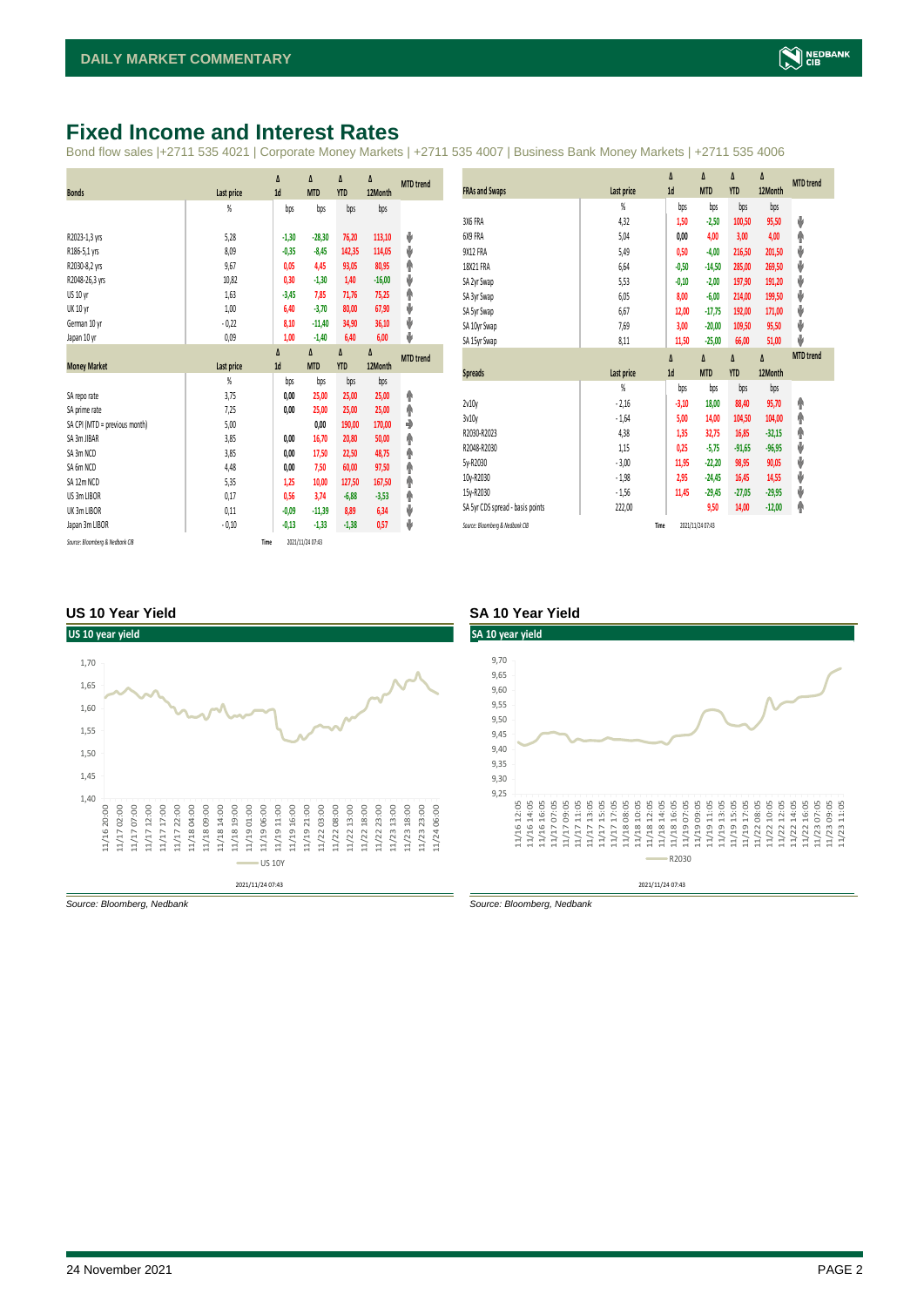

### <span id="page-2-0"></span>**Currencies**

Business Banking FX | +27 11 535 4003 | Corporate FX | +2711 535 4002 | Institutional FX | +011 535 4002

- On Tuesday, the local session opened with the rand trading at 15,8600. The price action in the rand was erratic again. Demand for the USD saw it trade to a high of 15,9400 before USD selling from all quarters capped the move. The local unit closed the session trading at 15,8600. Overnight trading activity was limited. This morning, the rand is currently trading at 15,8625. The EURZAR is trading at 17,8350 and the GBPZAR at 21,2190.
- The international markets have seen the major currency pairs remain on the back foot relative to the USD. The EURUSD is currently trading at 1,1245, little changed from the same time yesterday. The GBPUSD is trading at 1,3375 where it was trading at the close yesterday. Gold this morning is currently trading at 1 795,50, having recovered from its closing level of around 1 786,80 last night.
- Data releases scheduled for today: locally, there are no releases; from Europe, we have German IFO index data; and from the US, we have numerous data releases, including jobless claims, GDP, personal consumption, core PCE, durable goods, wholesale inventories, advance goods trade, personal spending and income, Michigan survey, new home sales and FOMC minutes.
- Although the rand is trading on the back foot again, ahead of the 16,0000 level, the market encountered enthusiastic USD selling interest. Despite the local unit recovering from the highs, it remains on the back foot, along with the majority of its emerging market peers.

| <b>Majors</b>                   | Last price | X <sub>A</sub><br>$-1d$ | X <sub>A</sub><br><b>MTD</b> | $\%$ $\Lambda$<br><b>YTD</b> | $% \Lambda$<br>12Month | <b>MTD</b> trend | <b>USD trend</b>    |
|---------------------------------|------------|-------------------------|------------------------------|------------------------------|------------------------|------------------|---------------------|
| <b>GBPUSD</b>                   | 1.34       | 0.01                    | $-2.21$                      | $-2.13$                      | 0.16                   | U                | USD strength        |
| <b>EURUSD</b>                   | 1.12       | $-0.04$                 | $-2.72$                      | $-7,96$                      | $-5.45$                | ψ                | USD strength        |
| <b>USDJPY</b>                   | 114,99     | $-0.13$                 | 0.90                         | $-10,21$                     | 9.17                   | ٠                | USD strength        |
| <b>USDAUD</b>                   | 1,39       | 0,19                    | 4,22                         | 6,64                         | 2,05                   | Φ                | USD strength        |
|                                 |            | X <sub>A</sub>          | X <sub>A</sub>               | $\%$ $\Lambda$               | $% \Lambda$            | <b>MTD</b> trend | <b>ZAR trend</b>    |
| <b>Rand crosses</b>             | Last price | $-1d$                   | <b>MTD</b>                   | <b>YTD</b>                   | 12Month                |                  |                     |
| <b>USDZAR</b>                   | 15,84      | 0.01                    | 3.76                         | 7,21                         | 3,99                   | ٠                | ZAR weakness        |
| GBPZAR                          | 21.19      | 0.02                    | 1.52                         | 5.19                         | 4.12                   | ۸                | <b>7AR</b> weakness |
| <b>EURZAR</b>                   | 17.81      | 0.01                    | 1.15                         | $-0,82$                      | $-1.51$                | ۸                | <b>7AR</b> weakness |
| AUD7AR                          | 11,42      | $-0.18$                 | $-0,30$                      | 1,05                         | 2.04                   | v                | ZAR strength        |
| ZARJPY                          | 7,26       | $-0,19$                 | $-2,90$                      | 3,21                         | 5,40                   | ٤                | <b>7AR</b> weakness |
|                                 |            | X <sub>A</sub>          | X <sub>A</sub>               | $\%$ $\Lambda$               | $% \Delta$             | <b>MTD</b> trend | <b>ZAR trend</b>    |
| <b>African FX</b>               | Last price | $-1d$                   | <b>MTD</b>                   | <b>YTD</b>                   | 12Month                |                  |                     |
| ZARMWK (Malawian kwacha)        | 51,45      | $-0,29$                 | $-3,52$                      | $-2,05$                      | 3,86                   | v                | <b>7AR</b> weakness |
| ZARBWP (Botswana pula)          | 0.74       | 0.05                    | $-0.74$                      | 0,63                         | 1.69                   | ψ                | <b>7AR</b> weakness |
| ZARKES (Kenvan shilling)        | 7.10       | 0.19                    | $-2.81$                      | $-4,78$                      | $-1.74$                | ψ                | <b>7AR</b> weakness |
| ZARMUR (Mauritian rupee)        | 2.75       | 0.05                    | $-2,68$                      | 1.65                         | 4,40                   | v                | <b>7AR</b> weakness |
| ZARNGN (Nigerian naira)         | 26,08      | $-0.41$                 | $-3,87$                      | $-3,82$                      | 5,29                   | v                | <b>7AR</b> weakness |
| ZARGHS (Ghanian cedi)           | 0.39       | 0.00                    | $-3.30$                      | $-3,07$                      | 0.80                   | v                | <b>7AR</b> weakness |
| ZARZMW (Zambian kwacha)         | 1.12       | 0.04                    | $-1.13$                      | $-28.95$                     | $-23.47$               | ψ                | <b>7AR</b> weakness |
| ZARMZN (Mozambican metical)     | 4.03       | 0.11                    | $-4,21$                      | $-26,49$                     | $-20,84$               | ٠                | ZAR weakness        |
|                                 |            | X <sub>A</sub>          | X <sub>A</sub>               | $% \Delta$                   | $\frac{1}{260}$        | <b>MTD</b> trend | <b>USD trend</b>    |
| <b>Emerging Market FX</b>       | Last price | $-1d$                   | <b>MTD</b>                   | <b>YTD</b>                   | 12Month                |                  |                     |
| <b>USDBRL (Brazilian Real)</b>  | 5.59       | $-0.10$                 | $-0.82$                      | 7.02                         | 2.81                   | v                | <b>USD</b> weakness |
| USDTRY (Turkish Lira)           | 13,13      | 2.30                    | 26.81                        | 43,31                        | 39.06                  | ٠                | USD strength        |
| <b>USDMXN (Mexican Peso)</b>    | 21,24      | 0,10                    | 3,21                         | 6,26                         | 5,73                   | ٠                | USD strength        |
| <b>USDINR</b> (Indian Rupee)    | 74,43      | 0.01                    | $-0,60$                      | 1,83                         | 0,57                   | ÷                | USD weakness        |
| <b>USDRUB (Russian Ruble)</b>   | 74,30      | $-0.72$                 | 4.53                         | $-0.15$                      | $-2.51$                | ۸                | USD strength        |
| Source: Bloomberg & Nedbank CIB | Time       |                         | 2021/11/24 07:43             |                              |                        |                  |                     |

• Possible trading range for the rand today: 15,6500 to 16,1500

*\*Please note that the sign on the % change reflects the change on the headline number. The narrative indicates the trend direction over the month. For trade in any of these currencies, contact our FX dealing desks*



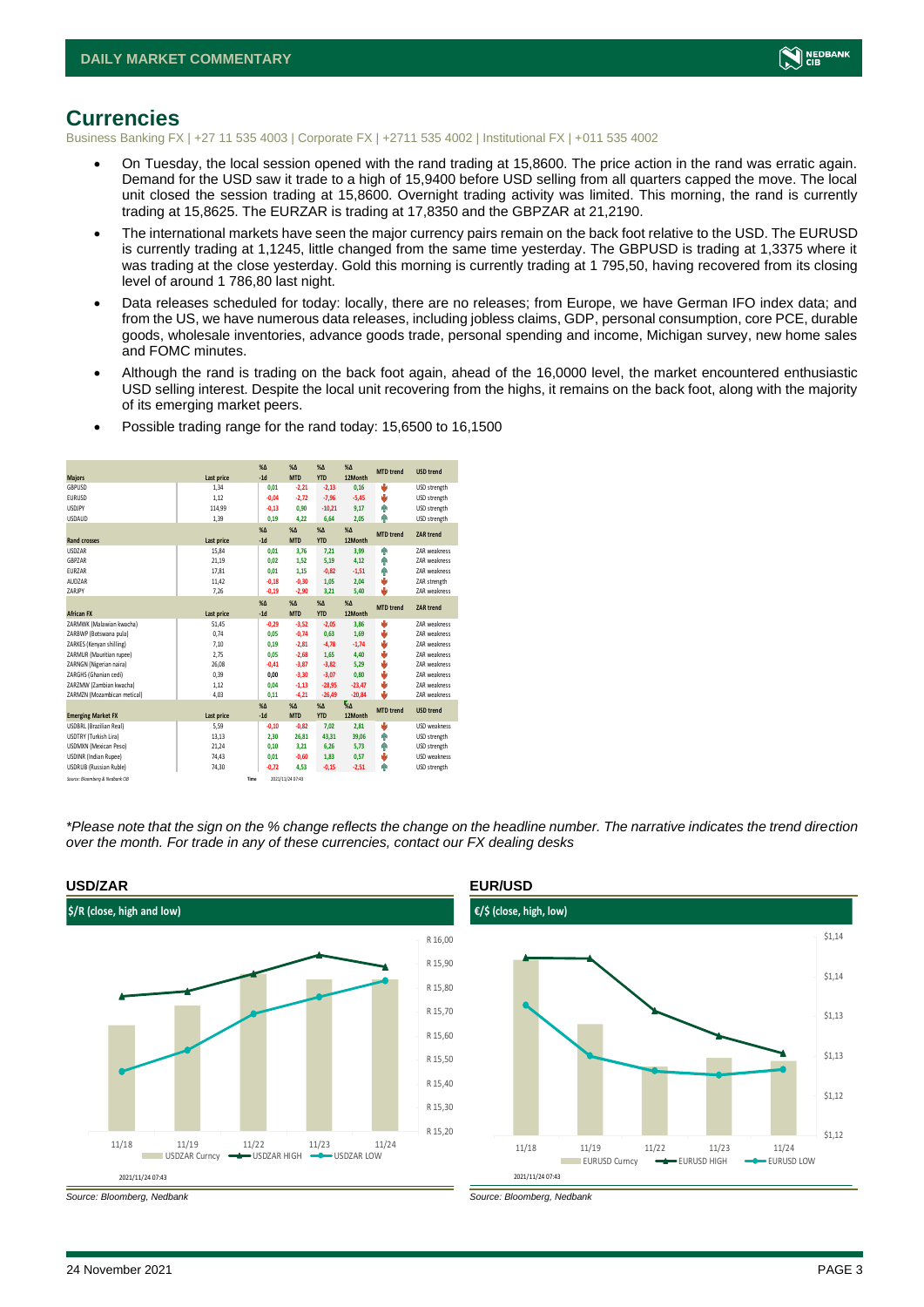## <span id="page-3-0"></span>**Commodities**

Nedbank CIB Market Commentary | CIBMarketComm@Nedbank.co.za | +27 11 537 4091| +27 11 535 4038

- Iron ore is still marching on up 3.26% this morning.
- Precious metals seem to have stemmed the tide with Gold +0.24%, Palladium +0.85% & Platinum +0.95% regaining only a fraction of yesterday's moves lower.

**SA White Maize**

| <b>Commodities</b>              | Last price | $%$ $\Delta$<br>$-1d$ | $\%$ $\Delta$<br><b>MTD</b> | $%$ $\Delta$<br><b>YTD</b> | $\%$ $\Delta$<br>12Month | <b>MTD</b> trend |
|---------------------------------|------------|-----------------------|-----------------------------|----------------------------|--------------------------|------------------|
| Brent near future (\$)          | 82,49      | 0,22                  | $-2.24$                     | 59,25                      | 72,36                    | Ů                |
| WTI crude (\$)                  | 78,80      | 0,38                  | $-5,71$                     | 62,41                      | 75,46                    | N                |
| Gold spot (\$)                  | 1794,97    | 0,32                  | 0,65                        | $-5,45$                    | $-0,70$                  | φ                |
| Platinum spot (\$)              | 984,44     | 1,42                  | $-3,70$                     | $-8,18$                    | 2,26                     | ŵ                |
| SA white maize spot (R)         | 3 493,00   | $-0,26$               | 4,30                        | 5,31                       | 2,04                     | f                |
| Source: Bloomberg & Nedbank CIB |            | Time                  | 2021/11/24 07:43            |                            |                          |                  |



*Source: Bloomberg, Nedbank*





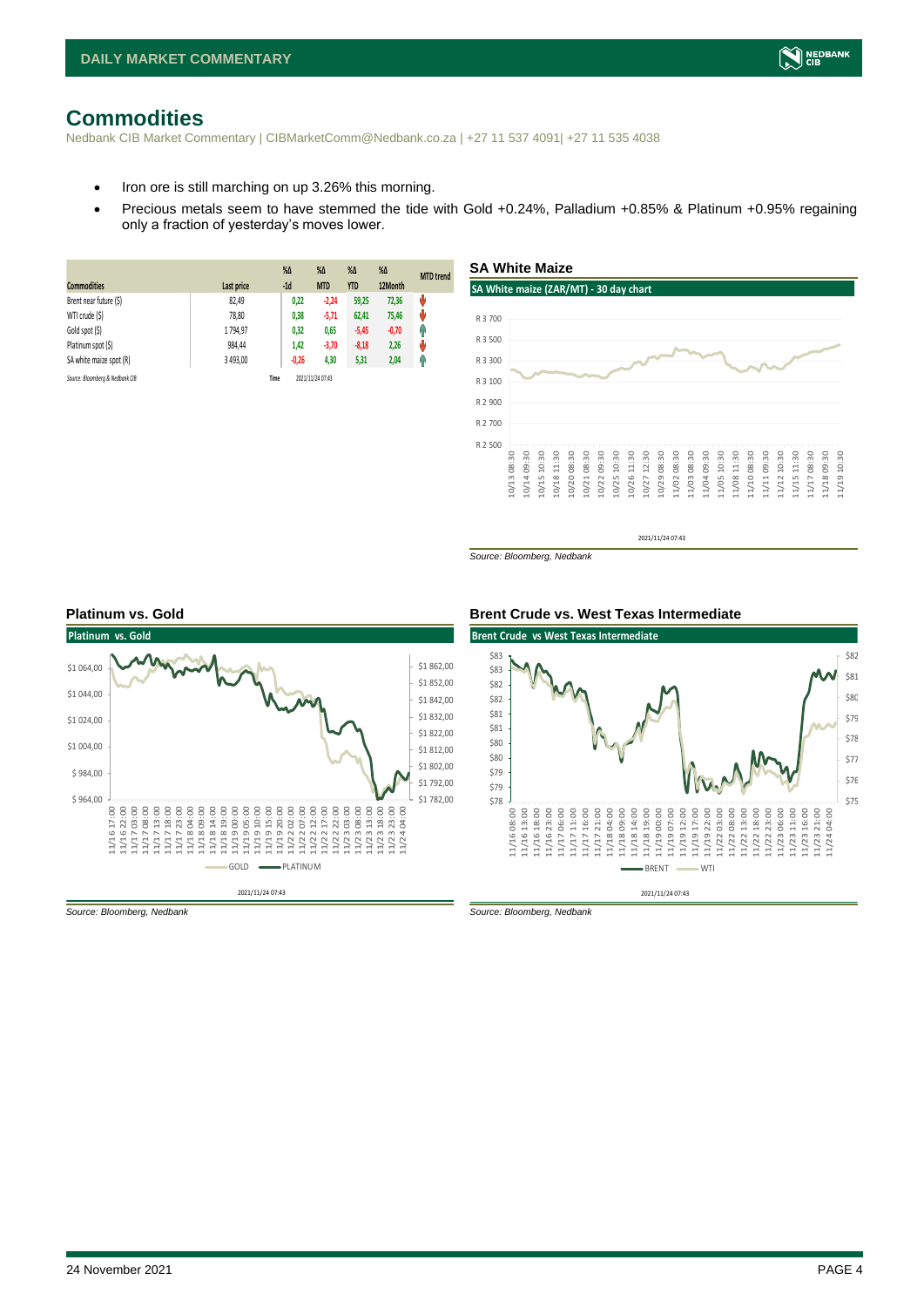# <span id="page-4-0"></span>**Equities**

Cash equities | +2711 535 4030/31

#### **South Africa**

• Top40 0,23%; very little to speak of in terms of newsflow on the day…investors still digesting Powell's nomination; Turkish lira drops 11,26%. Iron ore +2,40% on China's steel output bets; this drove diversified miners higher, BHP +3,40% and industrial metals +2,4%, with KIO +4,4%. Precious metals and mining -0,74% lagged, with IMP -3,48% being the U/P as platinum -4% and palladium -1,47% declined; ZAR -0,15% at 15,88 at close. OMU -1,62%; drifted lower throughout the session after what seemed to be a fairly +ve vol update, VNB up over 100% and Life APE sale +18%. MTM -1,43%; disappointing ops update with HEPS down 41% and ops profit down 63%; VNB +48% off a low base and key initiative. CML -1,27%; rev +17,1% to R4,263bn from R3,642bn. HEPS +22,4% to 487,9cps; gross dividends per share +22,7% to 470cps.

#### **UK/Europe**

• European markets were mostly lower as concerns of a fourth wave and lockdowns gripped markets. The European Stoxx 50 was down 1,26%. The UK's FTSE 100 rose 0,15%, Germany's DAX declined 1,11% and France's CAC 40 slipped 1,11%.

#### **USA**

• The three major indices in the US were mixed as tech names led the move lower, with the likes of Zoom plugging c.14% on a weaker growth outlook, interestingly enough, a looming fourth wave in Europe, and one could say, locally, one could see a return in demand for its products, perhaps a buying opportunity. The Nasdaq ended the session 0,50% lower, while the S&P 500 rose 0,17%, led by the energy index, which advanced 3,04%. Asian markets are trading on a more cautious note ahead of the Fed minutes and a slew of economic data releases due out of the US later today that will possibly give clues to the Fed's rate cycle.

#### **Asia**

• Asian markets are trading on a more cautious note ahead of the Fed minutes and a slew of economic data releases due out of the US later today that will possibly give clues to the Fed's rate cycle. The Nikkei is down 1,78%, playing a little catch-up, while the Hang Seng is marginally lower 0,06% (Tencent -1,21% will not bode well for the local bourse).

|                                 |            | $\%$ $\Delta$ | $\%$ $\Delta$    | $\%$ $\Delta$ | $\%$ $\Delta$ | 2020        | <b>MTD</b> trend |
|---------------------------------|------------|---------------|------------------|---------------|---------------|-------------|------------------|
| <b>Developed Markets</b>        | Last price | $-1d$         | <b>MTD</b>       | <b>YTD</b>    | 12Month       | Performance |                  |
| Dow Jones                       | 35 813.80  | 0,55          | $-0.02$          | 17,01         | 19.20         | 22,34       | V                |
| Nasdao                          | 15 775,14  | $-0,50$       | 1.79             | 22,40         | 31,06         | 35,23       | Α                |
| S&P 500                         | 4690,70    | 0,17          | 1,85             | 24,88         | 29,03         | 28,88       | ٨                |
| DJ Eurostoxx 50                 | 4 28 3, 82 | $-1,26$       | 0,78             | 20,58         | 22,12         | 25,12       | ٨                |
| DAX                             | 15 937,00  | $-1,11$       | 1.58             | 16,17         | 19,90         | 25,22       | φ                |
| CAC                             | 7044.62    | $-0.85$       | 3.14             | 26,90         | 26.74         | 26,46       | ۸                |
| FTSE                            | 7266,69    | 0,15          | 0,40             | 12,48         | 12,97         | 12,00       | Λ                |
| ASX200                          | 7399,40    | $-0.15$       | 1.03             | 12,33         | 11,37         | 13,38       | ۸                |
| Nikkei 225                      | 29 246.99  | $-1.77$       | 1.23             | 6,57          | 14.57         | 20,93       | ۸                |
| MSCI World                      | 3 196,88   | $-0.14$       | 0,70             | 18,84         | 23,57         | 25,19       | ٨                |
|                                 |            | $\%$ $\Delta$ | $\%$ $\Delta$    | $\%$ $\Delta$ | $\%$ $\Delta$ | 2020        |                  |
| <b>Emerging Markets</b>         | Last price | $-1d$         | <b>MTD</b>       | <b>YTD</b>    | 12Month       | Performance | <b>MTD</b> trend |
| Hang Seng                       | 24 666,03  | 0,06          | $-2,80$          | $-9,42$       | $-7,23$       | 9,07        | V                |
| Shanghai                        | 3587,61    | $-0,04$       | 1,14             | 3,30          | 5,43          | 23,72       | ⋔                |
| Brazil Bovespa                  | 103 653,80 | 1,50          | 0,15             | $-12,91$      | $-5,59$       | 27,07       | ٨                |
| India - NSE                     | 58 844.70  | 0,31          | $-0.78$          | 23,23         | 32,17         | 14,38       | V                |
| Russia Micex                    | 3 960,33   | 2.26          | $-4.57$          | 20,41         | 27,92         | 28,21       | V                |
| <b>MSCI Emerging</b>            | 1255,39    | $-0.49$       | $-0,74$          | $-2,78$       | 2.40          | 15,38       | V                |
|                                 |            | $\%$ $\Delta$ | $\sqrt{2}$       | $\%$ $\Delta$ | $\%$ $\Delta$ | 2020        | <b>MTD</b> trend |
| <b>SA Indices</b>               | Last price | $-1d$         | <b>MTD</b>       | <b>YTD</b>    | 12Month       | Performance |                  |
| <b>JSE All Share</b>            | 71 015.40  | 0.21          | 5.26             | 19,54         | 22.95         | 8,24        | ۸                |
| Top 40                          | 64 566,39  | 0.28          | 6,18             | 18,73         | 21,71         | 8,75        | Ĥ                |
| Resi 10                         | 66 658,81  | 1,64          | 5,83             | 15,78         | 26,80         | 20,01       | Ą                |
| Indi 25                         | 94 355.47  | $-0,58$       | 7.85             | 21,12         | 17,76         | 8,82        | ٨                |
| Fini 15                         | 14 068.00  | $-0.17$       | 0.80             | 16,65         | 20,50         | $-4,30$     | ۸                |
| Source: Bloomberg & Nedbonk CIB |            | Time          | 2021/11/24 07:43 |               |               |             |                  |

#### **Short Term Performance of SA Equity Indices**



*Source: Bloomberg, Nedbank*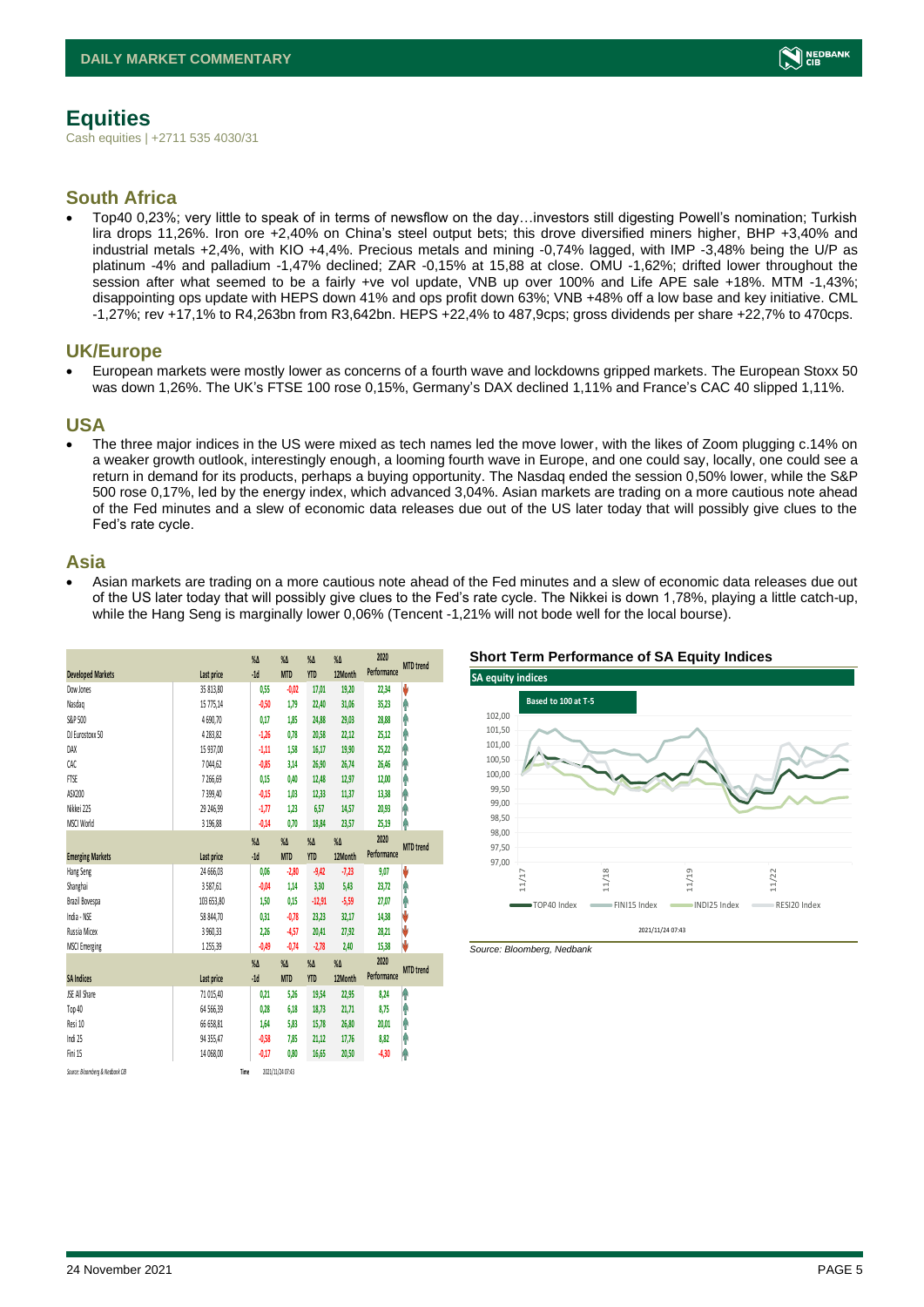# **Last Day To Trade**

| <b>SHARE CODE</b> | <b>SHARE NAME</b>                   | <b>DIVIDEND / INTEREST RATE</b>               |
|-------------------|-------------------------------------|-----------------------------------------------|
| 30 November 2021  |                                     |                                               |
| ADI               | Adapt IT Holdings Ltd               | Offer @ 700cps                                |
| AFT               | Afrimat Ltd                         | dividend @ 40cps                              |
| GPL               | Grand Parade Inv Ltd                | dividend @ 88cps                              |
| <b>GSH</b>        | Grindrod Shipping Holdings Ltd      | dividend @ 1112.40cps                         |
| <b>INPP</b>       | <b>Investec Plc Pref</b>            | dividend @ 115.023060cps                      |
| <b>NPN</b>        | Naspers Ltd -N-                     | dividend @ 661.631540cps                      |
| NY1               | Ninety One Ltd                      | dividend @ 141cps                             |
| N91               | Ninety One Plc                      | dividend @ 141cps                             |
| OAS               | <b>Oasis Crescent Property Fund</b> | dividend @ 41.439010cps                       |
| <b>PIK</b>        | Pick n Pay Stores Ltd               | dividend @ 35.80cps                           |
| <b>RBX</b>        | Raubex Group Ltd                    | dividend @ 47cps                              |
| <b>RDF</b>        | Redefine Properties Ltd             | dividend @ 60.119210cps                       |
| SSS               | Stor-Age Prop REIT Ltd              | dividend @ 56.60cps or 3.986 new per 100 held |
| <b>TCP</b>        | <b>Transaction Capital Ltd</b>      | dividend @ 33cps                              |
| <b>TDH</b>        | <b>Tradehold Ltd</b>                | dividend @ 30cps                              |
| <b>TXT</b>        | <b>Textainer Group Holdings Ltd</b> | dividend @ 25 US cents                        |
| VOD               | Vodacom Group Ltd                   | dividend @ 420cps                             |

*Source: JSE*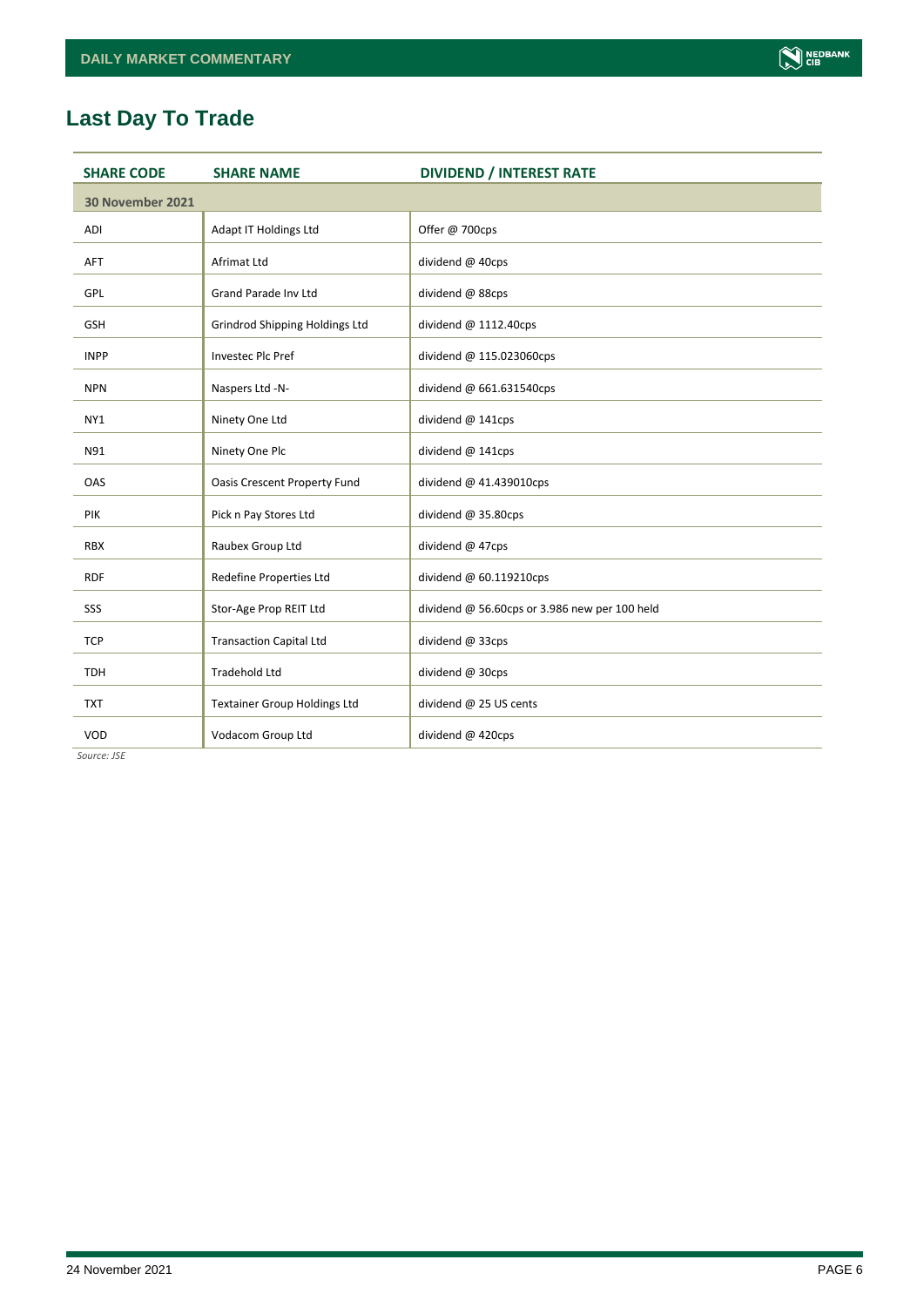# <span id="page-6-0"></span>**JSE Performance**

Nedbank CIB Market Commentary | CIBMarketComm@Nedbank.co.za | +27 11 537 4091

| <b>Top40 constituents</b>          | Last price    | %Δ<br>$-1d$ | %Δ<br><b>MTD</b> | %Δ<br>YTD | $\%$<br>12Month | 2020<br>Performance | <b>MTD</b> trend |
|------------------------------------|---------------|-------------|------------------|-----------|-----------------|---------------------|------------------|
|                                    |               |             |                  |           |                 |                     |                  |
| AGL: Anglo American Plc            | 616,77        | 1,22        | 7,23             | 30,04     | 34,54           | 21,60               | φ                |
| AMS: Anglo American Platinum Ltd   | 1651,12       | $-1,82$     | 6,98             | 21,75     | 57,97           | 10,39               | φ                |
| ANG: Anglogold Ashanti Ltd         | 325,09        | 0,03        | 13,95            | $-5,09$   | 3,61            | 8,22                | φ                |
| APN : Aspen Pharmacare Holdings Lt | 223,20        | 0,15        | $-8,24$          | 78,03     | 77,64           | 5,16                | V                |
| BHP: Bhp Group Plc                 | 422,75        | 3,40        | 5,02             | 8,66      | 17,44           | 17,98               | Ą                |
| BID: Bid Corp Ltd                  | 313,10        | 1,56        | $-4,50$          | 19,04     | 10,04           | $-20,34$            | V                |
| BTI: British American Tobacco Plc  | 548,90        | 1,50        | 2,81             | 0,63      | 0,40            | $-8,69$             | φ                |
| BVT: Bidvest Group Ltd             | 183,59        | $-0,48$     | $-4,08$          | 16,92     | 14,03           | $-23,32$            | V                |
| CFR : Financiere Richemont-Dep Rec | 235,67        | $-0,99$     | 25,37            | 79,76     | 79,14           | 19,69               | φ                |
| CLS : Clicks Group Ltd             | 284,71        | 0,63        | 2,11             | 12,68     | 16,86           | $-1,53$             | φ                |
| CPI : Capitec Bank Holdings Ltd    | 1822,54       | $-1,07$     | 6,78             | 27,21     | 34,35           | $-0,94$             | φ                |
| DSY: Discovery Ltd                 | 142,11        | $-0,84$     | 1,56             | $-7,44$   | 11,56           | 27,28               | φ                |
| EXX : Exxaro Resources Ltd         | 154,50        | 1,34        | $-7,62$          | 15,03     | 35,41           | 5,92                | V                |
| FSR: Firstrand Ltd                 | 58,65         | $-0,41$     | 1,10             | 14,91     | 22,31           | $-18,73$            | φ                |
| GFI: Gold Fields Ltd               | 173,93        | 1,92        | 21,37            | 26,43     | 34,21           | 43,50               | φ                |
| GLN : Glencore Plc                 | 79,34         | 1,02        | 5,21             | 75,83     | 91,49           | 7,95                | φ                |
| GRT : Growthpoint Properties Ltd   | 13,20         | $-0,08$     | 1,85             | 5,01      | 6,71            | $-43,15$            | φ                |
| IMP : Impala Platinum Holdings Ltd | 198,47        | $-3,48$     | 0,24             | $-1,70$   | 32,18           | 40,68               | φ                |
| INL: Investec Ltd                  | 82,36         | 0,71        | 17,66            | 124,78    | 113,59          | $-37,83$            | Λ                |
| INP: Invested Plc                  | 83,04         | 2,14        | 20,35            | 120,56    | 114,41          | $-42,72$            | φ                |
| MCG: Multichoice Group Ltd         | 120,49        | 0,96        | $-0,81$          | $-10,08$  | $-9,04$         | 0,00                | ♦                |
| MNP: Mondi Plc                     | 386,37        | 0,85        | 1,52             | 12,60     | 12,83           | 5,16                | φ                |
| MRP : Mr Price Group Ltd           | 189,00        | $-0,41$     | $-5,48$          | 10,75     | 23,53           | $-6,49$             | ♦                |
| MTN: Mtn Group Ltd                 | 162,62        | 3,25        | 18,72            | 170,18    | 134,73          | $-27,03$            | φ                |
| NED: Nedbank Group Ltd             | 163,64        | 0,95        | $-5,91$          | 26,38     | 24,96           | $-39,58$            | ♦                |
| NPH : Northam Platinum Holdings Lt | 226,07        | $-0,76$     | $-1,17$          | 7,89      | 34,31           | 69,50               | V                |
| NPN : Naspers Ltd-N Shs            | 2566,24       | $-3,27$     | $-0,92$          | $-15,01$  | $-19,33$        | 31,80               | ♦                |
| NRP : Nepi Rockcastle Plc          | 103,29        | 0,04        | 0,87             | 10,47     | 29,19           | $-21,25$            | φ                |
| OMU: Old Mutual Ltd                | 13,93         | $-1,62$     | 4,42             | 36,91     | 31,38           | $-39,52$            | Λ                |
| PRX: Prosus Nv                     | 1 3 3 5 , 2 9 | $-1,21$     | 0,01             | $-16,71$  | $-19,99$        | 52,39               | φ                |
| REM : Remgro Ltd                   | 131,94        | $-1,00$     | $-2,00$          | 37,15     | 35,32           | $-32,51$            | V                |
| RNI : Reinet Investments Sca       | 262,83        | $-1,19$     | $-4,67$          | $-4,64$   | $-7,33$         | $-0,68$             | V                |
| SBK: Standard Bank Group Ltd       | 132,60        | 0,79        | $-2,09$          | 4,34      | 1,77            | $-24,50$            | V                |
| SHP: Shoprite Holdings Ltd         | 196,95        | $-0,04$     | 8,52             | 40,68     | 50,64           | 11,18               | φ                |
| SLM : Sanlam Ltd                   | 58,44         | $-0,68$     | $-6,87$          | $-0,53$   | 3,00            | $-25,73$            | V                |
| SOL: Sasol Ltd                     | 265,92        | 6,94        | 3,63             | 98,55     | 99,94           | $-55,87$            | φ                |
| SPP: Spar Group Limited/The        | 171,77        | $-1,26$     | $-11,90$         | $-9,38$   | $-12,29$        | $-4,04$             | V                |
| SSW : Sibanye Stillwater Ltd       | 51,18         | $-0,62$     | $-4,05$          | $-14,70$  | 5,11            | 67,18               | V                |
| VOD: Vodacom Group Ltd             | 137,14        | 0,25        | 1,15             | 10,25     | 9,71            | 7,88                | φ                |
| WHL: Woolworths Holdings Ltd       | 53,45         | 0,75        | $-0,85$          | 35,18     | 42,53           | $-18,64$            | V                |
|                                    |               |             |                  |           |                 |                     |                  |

 $Source: Bloomberg & Nedbank *CB*$ 

<span id="page-6-1"></span>Time 2021/11/24 07:43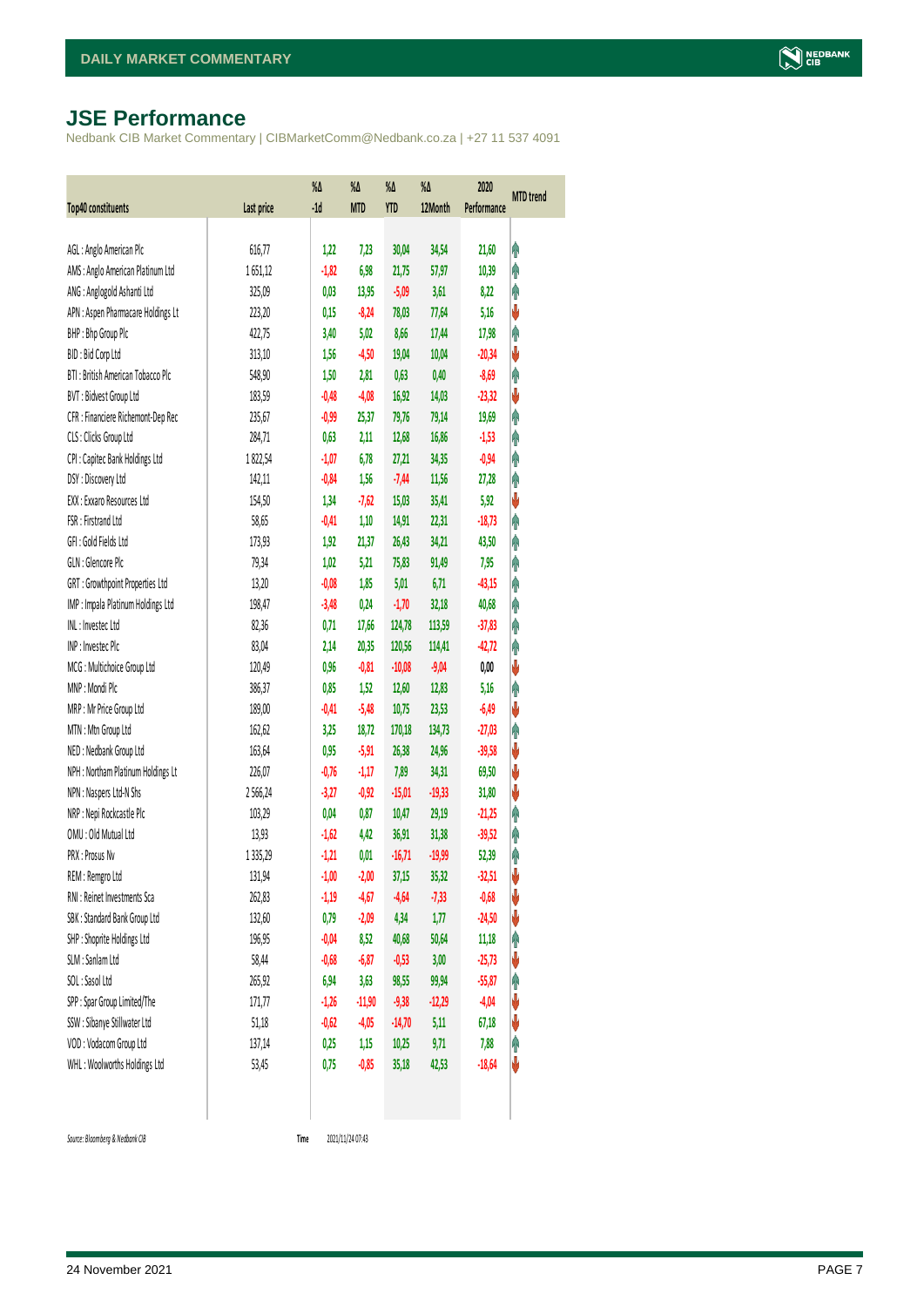# <span id="page-7-0"></span>**Economic Calendar**

Nedbank CIB Market Commentary | CIBMarketComm@Nedbank.co.za | +27 11 537 4091

|                          | Country | Event                                | Period           | Survey     | Actual                   | Prior    | Revised |
|--------------------------|---------|--------------------------------------|------------------|------------|--------------------------|----------|---------|
| 23-November              |         |                                      |                  |            |                          |          |         |
| 09:00 AM                 | SA      | Leading Indicator                    | SEP              |            | 125,0                    | 127,9    |         |
| 10:30 AM                 | GE      | Markit Germany Services PMI          | NOV P            | 51,5       | 53,4                     | 52,4     |         |
| 10:30 AM                 | GE      | Markit/BME Germany Manufacturing PMI | NOV P            |            | 57,6                     | 57,8     |         |
| 11:00 AM                 | EC      | Markit Eurozone Services PMI         | NOV P            | 53,5       | 56,6                     | 54,6     |         |
| 11:00 AM                 | EC      | Markit Eurozone Manufacturing PMI    | NOV P            | 57,4       | 58,6                     | 58,3     |         |
| 11:30 AM                 | UK      | Markit/CIPS UK Services PMI          | NOV P            | 58,5       | 58,6                     | 59,1     |         |
| 11:30 AM                 | UK      | Markit UK PMI Manufacturing SA       | NOV P            | 57,3       | 58,2                     | 57,8     |         |
| 04:45 PM                 | US      | Markit US Services PMI               | NOV P            | 59,0       | 57,0                     | 58,7     |         |
| 04:45 PM                 | US      | Markit US Manufacturing PMI          | NOV P            | 59,1       | 59,1                     | 58,4     |         |
| 05:00 PM                 | US      | Richmond Fed Manufact. Index         | <b>NOV</b>       | 11         | 11                       | 12       |         |
| 24-November              |         |                                      |                  |            |                          |          |         |
| 02:30 AM                 | JN      | Nikkei Japan PMI Mfg                 | NOV P            |            | 54,2                     | 53,2     |         |
| 11:00 AM                 | GE      | <b>IFO Expectations</b>              | <b>NOV</b>       | 94,6       |                          | 95,4     |         |
| 11:00 AM                 | GE      | IFO Current Assessment               | <b>NOV</b>       | 99,0       | ÷,                       | 100,1    |         |
| 11:00 AM                 | GE      | IFO Business Climate                 | <b>NOV</b>       | 96,7       |                          | 97,7     |         |
| 12:00 PM                 | SA      | <b>BER Business Confidence</b>       | 4Q               |            |                          | 43       |         |
| 03:30 PM                 | US      | Wholesale Inventories MoM            | OCT P            | 1,00%      | $\overline{a}$           | 1,40%    |         |
| 03:30 PM                 | US      | Cap Goods Orders Nondef Ex Air       | OCT P            | 0,5%       |                          | 0,8%     |         |
| 03:30 PM                 | US      | Durables Ex Transportation           | OCT P            | 0,50%      | $\overline{\phantom{a}}$ | 0,50%    |         |
| 03:30 PM                 | US      | Durable Goods Orders                 | OCT P            | 0,2%       | L,                       | $-0,3%$  |         |
| 03:30 PM                 | US      | Core PCE QoQ                         | 3Q <sub>S</sub>  | 4,50%      |                          | 4,50%    |         |
| 03:30 PM                 | US      | GDP Annualized QoQ                   | 3Q S             | 2,20%      | $\overline{a}$           | 2,00%    |         |
| 03:30 PM                 | US      | Personal Consumption                 | 3Q S             | 1,60%      |                          | 1,60     |         |
| 03:30 PM                 | US      | Advance Goods Trade Balance          | OCT              | USD -95,0b | $\overline{a}$           | 00:00    |         |
| 05:00 PM                 | US      | U. of Mich. Sentiment                | NOV <sub>F</sub> | 66,9       | $\overline{a}$           | 66,8     |         |
| 05:00 PM                 | US      | PCE Core YoY                         | OCT              | 4,10%      | $\overline{a}$           | 3,60%    |         |
| 05:00 PM                 | US      | PCE Deflator YoY                     | OCT              | 5,10%      | $\overline{\phantom{a}}$ | 4,40%    |         |
| 05:00 PM                 | US      | Real Personal Spending               | OCT              | 0,60%      | $\overline{a}$           | 0,30%    |         |
| 05:00 PM                 | US      | Personal Income                      | OCT              | 0,20%      | $\frac{1}{2}$            | $-1,00%$ |         |
| 05:00 PM                 | US      | Personal Spending                    | OCT              | 1,00%      |                          | 0,60%    |         |
| 05:00 PM                 | US      | New Home Sales                       | OCT              | 800k       |                          | 800k     |         |
| 05:00 PM                 | US      | New Home Sales MoM                   | OCT              | 0,00%      | $\overline{a}$           | 14,00%   |         |
| 09:00 PM                 | US      | <b>FOMC Meeting Minutes</b>          | NOV <sub>3</sub> |            |                          |          |         |
| 25-November              |         |                                      |                  |            |                          |          |         |
| 07:00 AM                 | JN      | Leading Index CI                     | SEP <sub>F</sub> |            |                          | 99,7     |         |
| 09:00 AM                 | GE      | GDP SA QoQ                           | 3Q F             | 1,80%      |                          | 1,80%    |         |
| 09:00 AM                 | GE      | <b>GDP NSA YoY</b>                   | 3QF              | 2,50%      |                          | 2,50%    |         |
| 11:30 AM                 | SA      | PPI YoY                              | OCT              | 8,00%      | $\overline{\phantom{m}}$ | 7,80%    |         |
| 26-November              |         |                                      |                  |            |                          |          |         |
| 11:00 AM                 | EC      | M3 Money Supply YoY                  | OCT              | 7,40%      | $\overline{a}$           | 7,40%    |         |
|                          |         |                                      |                  |            |                          |          |         |
| <b>Source: Bloomberg</b> |         | 2021/11/24 07:42                     |                  |            |                          |          |         |